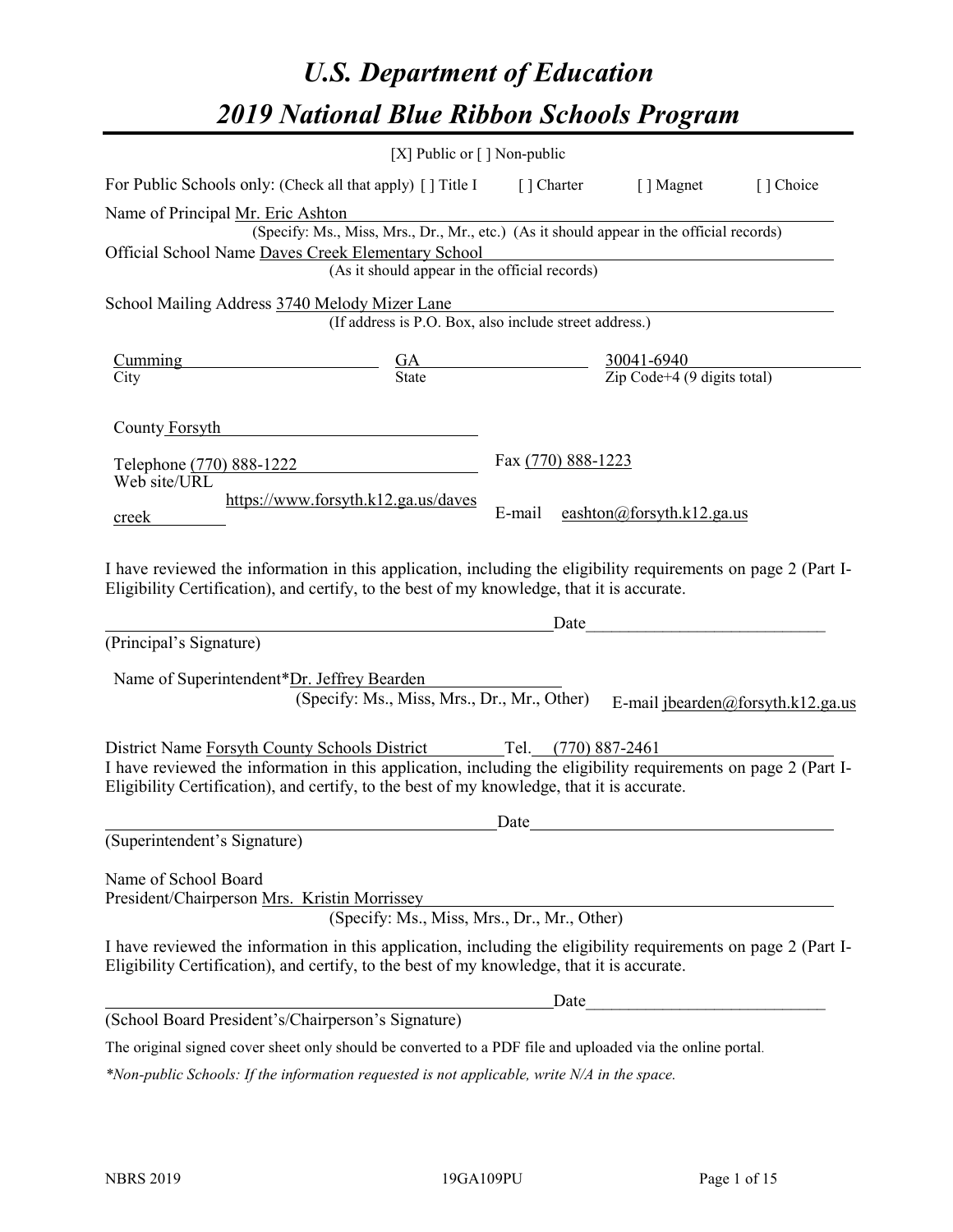The signatures on the first page of this application (cover page) certify that each of the statements below, concerning the school's eligibility and compliance with U.S. Department of Education and National Blue Ribbon Schools requirements, are true and correct.

1. All nominated public schools must meet the state's performance targets in reading (or English language arts) and mathematics and other academic indicators (i.e., attendance rate and graduation rate), for the all students group, including having participation rates of at least 95 percent using the most recent accountability results available for nomination.

2. To meet final eligibility, all nominated public schools must be certified by states prior to September 2019 in order to meet all eligibility requirements. Any status appeals must be resolved at least two weeks before the awards ceremony for the school to receive the award.

3. The school configuration includes one or more of grades K-12. Schools on the same campus with one principal, even a K-12 school, must apply as an entire school.

4. The school has been in existence for five full years, that is, from at least September 2013 and each tested grade must have been part of the school for the past three years.

5. The nominated school has not received the National Blue Ribbon Schools award in the past five years: 2014, 2015, 2016, 2017, or 2018.

6. The nominated school has no history of testing irregularities, nor have charges of irregularities been brought against the school at the time of nomination. If irregularities are later discovered and proven by the state, the U.S. Department of Education reserves the right to disqualify a school's application and/or rescind a school's award.

7. The nominated school has not been identified by the state as "persistently dangerous" within the last two years.

8. The nominated school or district is not refusing Office of Civil Rights (OCR) access to information necessary to investigate a civil rights complaint or to conduct a district-wide compliance review.

9. The OCR has not issued a violation letter of findings to the school district concluding that the nominated school or the district as a whole has violated one or more of the civil rights statutes. A violation letter of findings will not be considered outstanding if OCR has accepted a corrective action plan from the district to remedy the violation.

10. The U.S. Department of Justice does not have a pending suit alleging that the nominated school or the school district, as a whole, has violated one or more of the civil rights statutes or the Constitution's equal protection clause.

11. There are no findings of violations of the Individuals with Disabilities Education Act in a U.S. Department of Education monitoring report that apply to the school or school district in question; or if there are such findings, the state or district has corrected, or agreed to correct, the findings.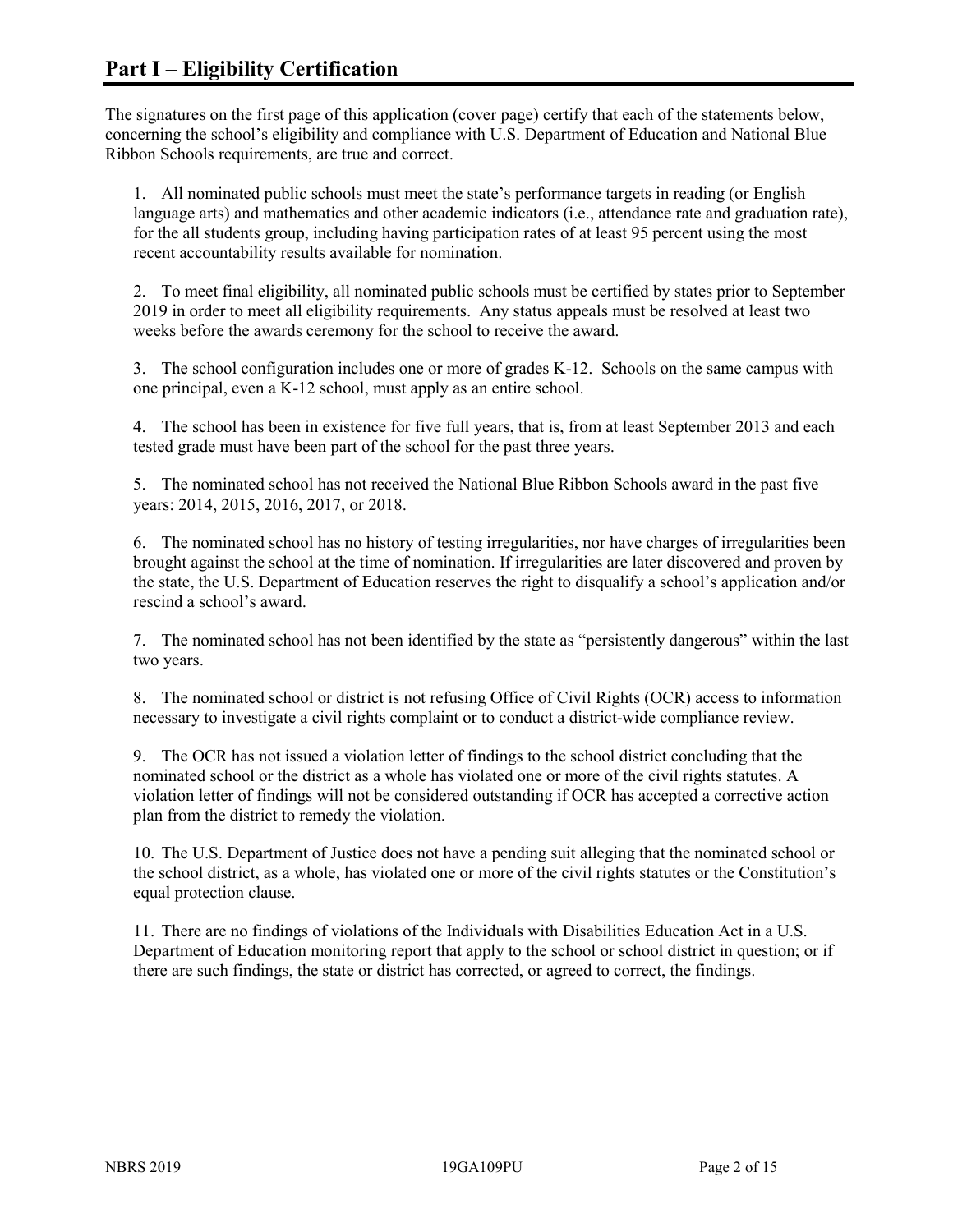# **PART II - DEMOGRAPHIC DATA**

#### **Data should be provided for the most recent school year (2018-2019) unless otherwise stated.**

#### **DISTRICT**

1. Number of schools in the district 21 Elementary schools (includes K-8) (per district designation): 10 Middle/Junior high schools 10 High schools 0 K-12 schools

41 TOTAL

**SCHOOL** (To be completed by all schools)

2. Category that best describes the area where the school is located:

[ ] Urban or large central city [X] Suburban [] Rural or small city/town

3. Number of students as of October 1, 2018 enrolled at each grade level or its equivalent in applying school:

| Grade                           | # of         | # of Females | <b>Grade Total</b> |
|---------------------------------|--------------|--------------|--------------------|
|                                 | <b>Males</b> |              |                    |
| PreK                            | 0            | $\theta$     | 0                  |
| $\mathbf K$                     | 74           | 97           | 171                |
| 1                               | 99           | 81           | 180                |
| 2                               | 104          | 90           | 194                |
| 3                               | 108          | 88           | 196                |
| $\overline{\mathbf{4}}$         | 120          | 111          | 231                |
| 5                               | 106          | 108          | 214                |
| 6                               | 0            | $\theta$     | 0                  |
| 7                               | 0            | $\theta$     | 0                  |
| 8                               | 0            | $\theta$     | 0                  |
| 9                               | 0            | $\theta$     | 0                  |
| 10                              | 0            | $\theta$     | 0                  |
| 11                              | 0            | 0            | 0                  |
| 12 or higher                    | 0            | $\theta$     | 0                  |
| <b>Total</b><br><b>Students</b> | 611          | 575          | 1186               |

\*Schools that house PreK programs should count preschool students **only** if the school administration is responsible for the program.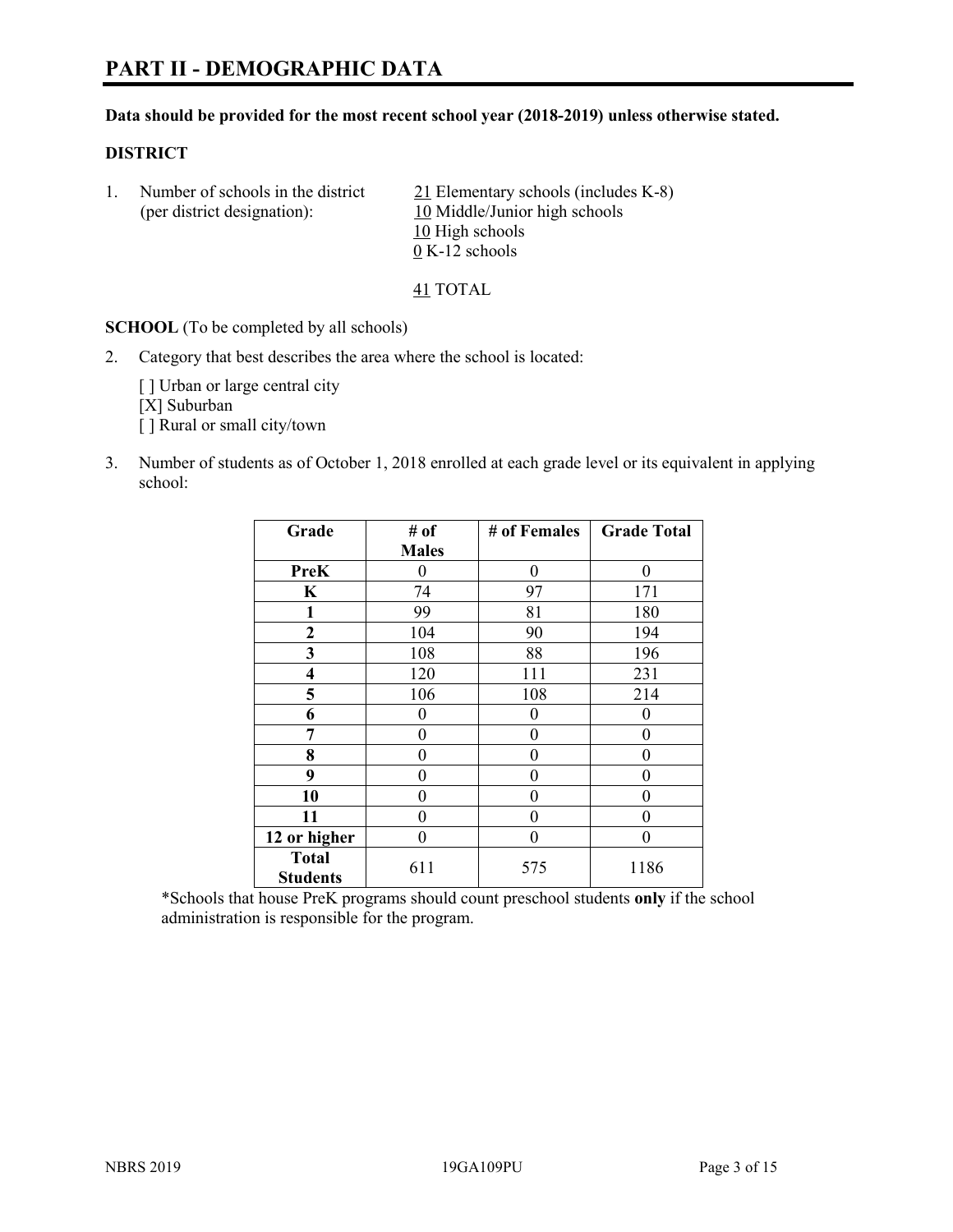the school (if unknown, estimate): 74 % Asian

4. Racial/ethnic composition of  $1\%$  American Indian or Alaska Native 3 % Black or African American 3 % Hispanic or Latino 0 % Native Hawaiian or Other Pacific Islander 16 % White 3 % Two or more races **100 % Total**

(Only these seven standard categories should be used to report the racial/ethnic composition of your school. The Final Guidance on Maintaining, Collecting, and Reporting Racial and Ethnic Data to the U.S. Department of Education published in the October 19, 2007 *Federal Register* provides definitions for each of the seven categories.)

5. Student turnover, or mobility rate, during the 2017 – 2018 school year: 6%

If the mobility rate is above 15%, please explain.

This rate should be calculated using the grid below. The answer to (6) is the mobility rate.

| <b>Steps For Determining Mobility Rate</b>    | Answer |
|-----------------------------------------------|--------|
| (1) Number of students who transferred to     |        |
| the school after October 1, 2017 until the    | 49     |
| end of the 2017-2018 school year              |        |
| (2) Number of students who transferred        |        |
| from the school after October 1, 2017 until   | 21     |
| the end of the 2017-2018 school year          |        |
| (3) Total of all transferred students [sum of | 70     |
| rows $(1)$ and $(2)$ ]                        |        |
| (4) Total number of students in the school as |        |
| of October 1, 2017                            | 1184   |
| $(5)$ Total transferred students in row $(3)$ |        |
| divided by total students in row (4)          | 0.06   |
| $(6)$ Amount in row $(5)$ multiplied by 100   |        |

6. English Language Learners (ELL) in the school:  $5\%$ 

56 Total number ELL

Specify each non-English language represented in the school (separate languages by commas):

7. Students eligible for free/reduced-priced meals: 2 % Total number students who qualify: 24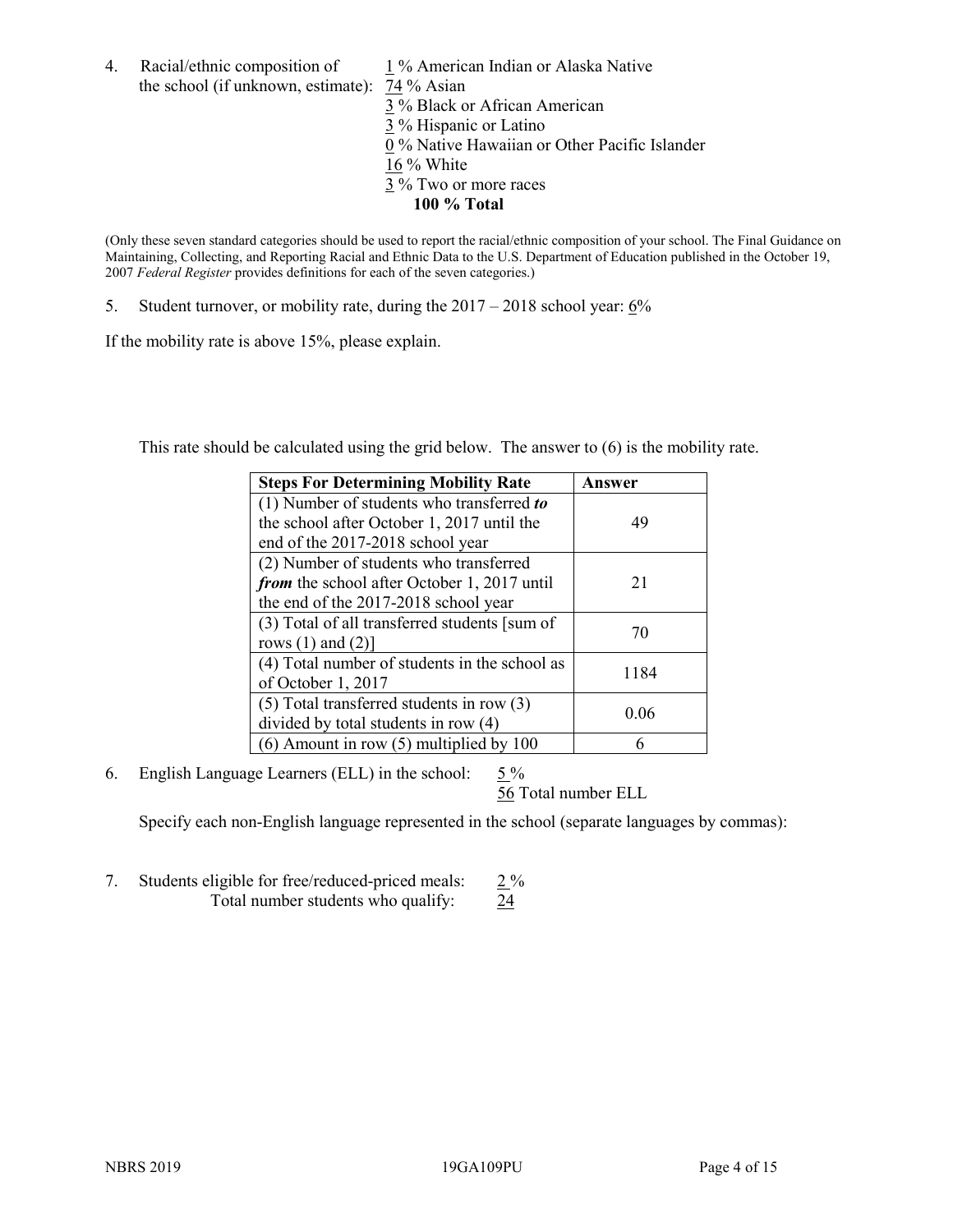134 Total number of students served

Indicate below the number of students with disabilities according to conditions designated in the Individuals with Disabilities Education Act. Do not add additional conditions. It is possible that students may be classified in more than one condition.

| 12 Autism                 | 38 Multiple Disabilities                |
|---------------------------|-----------------------------------------|
| 0 Deafness                | 1 Orthopedic Impairment                 |
| 0 Deaf-Blindness          | 6 Other Health Impaired                 |
| 30 Developmental Delay    | 14 Specific Learning Disability         |
| 0 Emotional Disturbance   | 133 Speech or Language Impairment       |
| 6 Hearing Impairment      | 0 Traumatic Brain Injury                |
| 2 Intellectual Disability | 2 Visual Impairment Including Blindness |

- 9. Number of years the principal has been in her/his position at this school: 13
- 10. Use Full-Time Equivalents (FTEs), rounded to nearest whole numeral, to indicate the number of school staff in each of the categories below:

|                                                                                                                                                                                                                              | <b>Number of Staff</b> |
|------------------------------------------------------------------------------------------------------------------------------------------------------------------------------------------------------------------------------|------------------------|
| Administrators                                                                                                                                                                                                               | 3                      |
| Classroom teachers including those<br>teaching high school specialty<br>subjects, e.g., third grade teacher,<br>history teacher, algebra teacher.                                                                            | 52                     |
| Resource teachers/specialists/coaches<br>e.g., reading specialist, science coach,<br>special education teacher, technology<br>specialist, art teacher, etc.                                                                  | 22                     |
| Paraprofessionals under the<br>supervision of a professional<br>supporting single, group, or classroom<br>students.                                                                                                          | 7                      |
| Student support personnel<br>e.g., school counselors, behavior<br>interventionists, mental/physical<br>health service providers,<br>psychologists, family engagement<br>liaisons, career/college attainment<br>coaches, etc. | 3                      |

11. Average student-classroom teacher ratio, that is, the number of students in the school divided by the FTE of classroom teachers, e.g., 22:1 23:1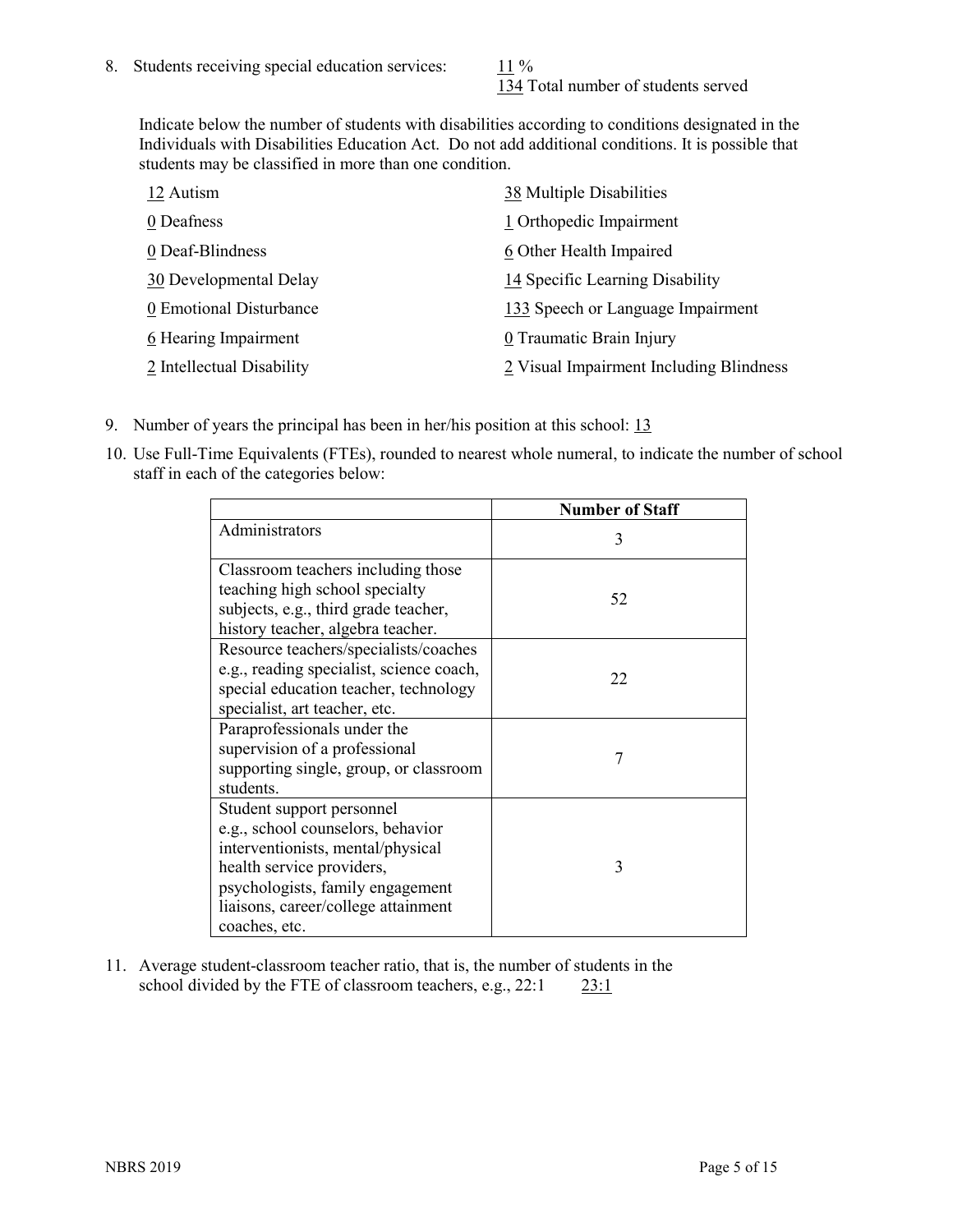12. Show daily student attendance rates. Only high schools need to supply yearly graduation rates.

| <b>Required Information</b> | 2017-2018 | 2016-2017 | 2015-2016 | 2014-2015 | 2013-2014 |
|-----------------------------|-----------|-----------|-----------|-----------|-----------|
| Daily student attendance    | 97%       | 95%       | 94%       | 92%       | $97\%$    |
| High school graduation rate | $0\%$     | $0\%$     | $0\%$     | $9\%$     | $0\%$     |

## 13. **For high schools only, that is, schools ending in grade 12 or higher.**

Show percentages to indicate the post-secondary status of students who graduated in Spring 2018.

| <b>Post-Secondary Status</b>                  |       |
|-----------------------------------------------|-------|
| Graduating class size                         |       |
| Enrolled in a 4-year college or university    | $0\%$ |
| Enrolled in a community college               | 0%    |
| Enrolled in career/technical training program | 0%    |
| Found employment                              | 0%    |
| Joined the military or other public service   | 0%    |
| Other                                         | $0\%$ |

14. Indicate whether your school has previously received a National Blue Ribbon Schools award. Yes X No

If yes, select the year in which your school received the award. 2013

15. In a couple of sentences, provide the school's mission or vision statement.

Our school's mission is developing children's excellence and success. We believe all children can learn when provided with appropriate learning environments and we believe all stakeholders share responsibility for student success.

16. **For public schools only**, if the school is a magnet, charter, or choice school, explain how students are chosen to attend.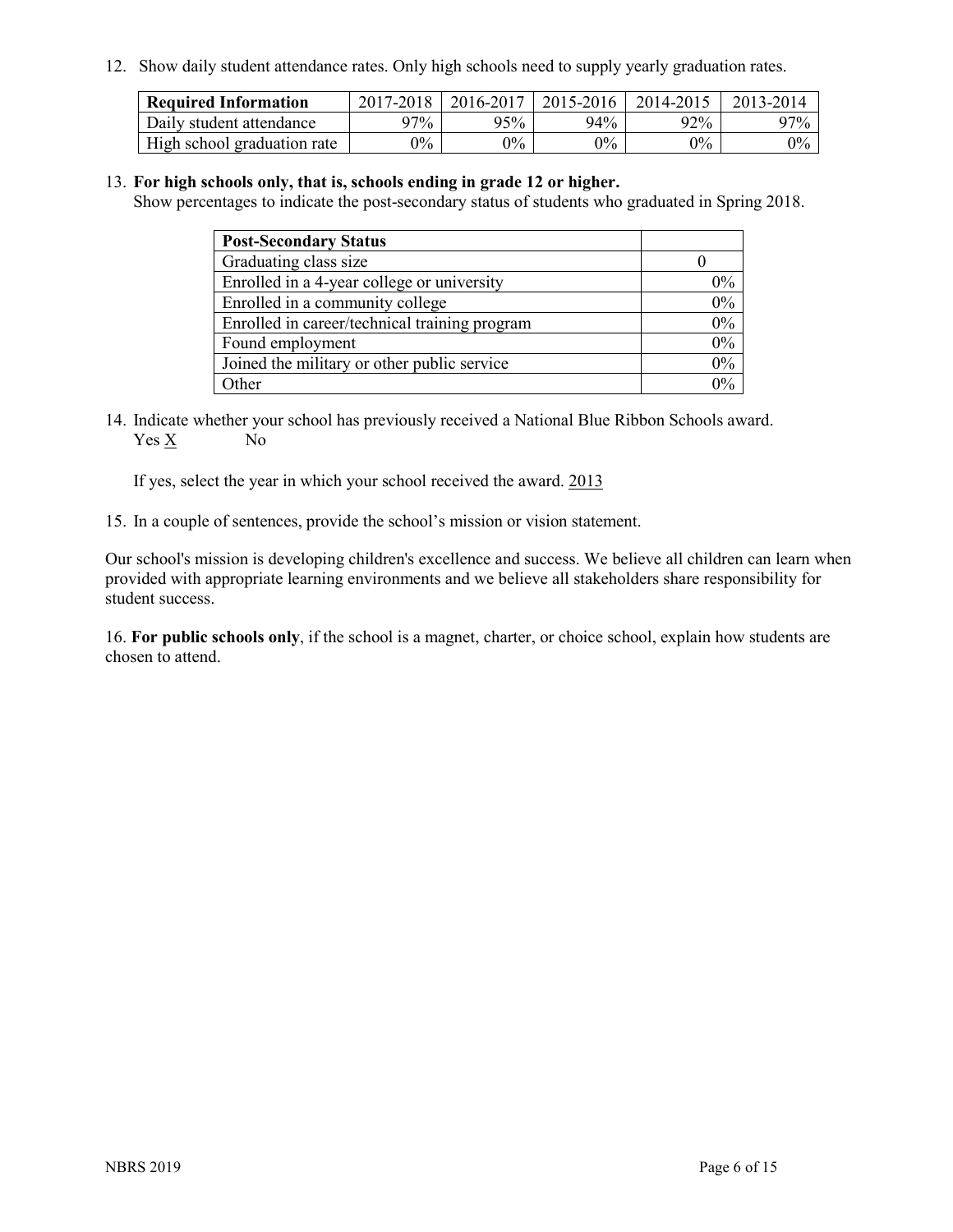# **PART III – SUMMARY**

Daves Creek Elementary is located in Cumming, Georgia and named after the former Daves Creek School. According to 1907 records, the school had one teacher and 30-60 students. At the time, Forsyth County was predominantly an agricultural farming community. The school was only in session five to seven months per year to meet the needs of the community. Our school was also named for the Daves Creek historical community and the Daves Creek Mill, which exists today but is no longer active. Forsyth County was part of the territory historically controlled by the Cherokee Nation until their removal in the 1830s. An archaeological survey identified that an Indian village site is in the northern section of the Daves Creek community.

Daves Creek currently has 1194 students enrolled in grades kindergarten through fifth. Our population includes 576 female and 618 male students. Of those, approximately 74% are Asian, 16% are white, 3% are Black or African American, 3% Hispanic or Latino and 3% two or more races. 11% of our student population receives special education services, 2% free or reduced lunches and 4% receive English as a second language. Our students and parents speak over 22 different languages.

Our mission is to "develop children's excellence and success," and our vision is to provide a supportive learning environment with an engaging curriculum and relevant educational experiences. The district Learner Profile guides our work and our process for growing leaders for success. The learner profile focuses on the following five tenets: Pursue Continuous Learning, Exhibit Strong Personal Qualities, Utilize Creative and Critical Thinking, Engage and Contribute and Interact Effectively. Our goal is for all students to exemplify the tenets of the Learner Profile and become productive citizens when they graduate from Forsyth County Schools. Students learn essential life-long skills by working independently as well as cooperatively in all academic areas including fine arts, physical education, and technology. We believe that consistent high expectations and mutual respect foster self-discipline and lead to increased student performance. Administrators, teachers, students, and parents, along with the community, share responsibility for student needs and believe working together is vital to ensuring the success of our students.

Daves Creek has received awards and recognition for excellence in academics and other areas of achievement. In 2007 and 2008, the state of Georgia awarded our school the Gold Award for Highest Performance for Students Meeting and Exceeding Standards. Our success continued as we earned the Platinum Award for Highest Performance from the state of Georgia for 2009, 2010, 2011, 2015, 2016, 2017 and 2018. Additionally Daves Creek received the Platinum Award for Greatest Gains in 2015, and the Gold Award for Greatest Gains in 2016, 2017 and 2018. We were recognized as a Georgia School of Excellence in 2019 for Student Achievement as a result of performing in the top 10 percent in Georgia. The year 2013 was exceptional when we were recognized as a National Blue Ribbon School. Following the recognition, we moved from being not only acknowledged for high success in our district and state, but notoriety across the nation and beyond. Due to this increased exposure, our enrollment increased and diversified as families moved into our district from around the world. Our school retains and attracts a high-quality staff with relatively small turnover. With the accomplishment of this distinguished award, we continued our goals for continuous improvement in instructional practices which led us to our journey seeking STEM certification. Daves Creek's students, parents, staff, and community have worked tirelessly over the past 5 years to build and promote a learning environment with cutting edge resources and best practice strategies that support this journey. In the spring of 2018, our Vex Robotics team competed against 400 teams and finished 2nd at the World Robotics competition. This year, all six of our Vex Robotics teams earned bids to the Georgia championships, and three teams have advanced to the World Championship. Two years in a row, 2017 and 2018, our Math Team was recognized for a perfect score to win first place in our district Pi Fight. Additionally, our faculty is the undisputed leader in community fundraising efforts with United Way. In 2012, United Way of Forsyth County distinguished Daves Creek as "Top Elementary School" for helping to improve the quality of life in our community.

The relationships we have developed with our community contribute to our success of the last 22 years. Our PTA, Local School Council, and our Partners in Education play a critical part in our efforts. The PTA and Daves Creek Staff offer an active calendar of events which promote a love of learning, relationship building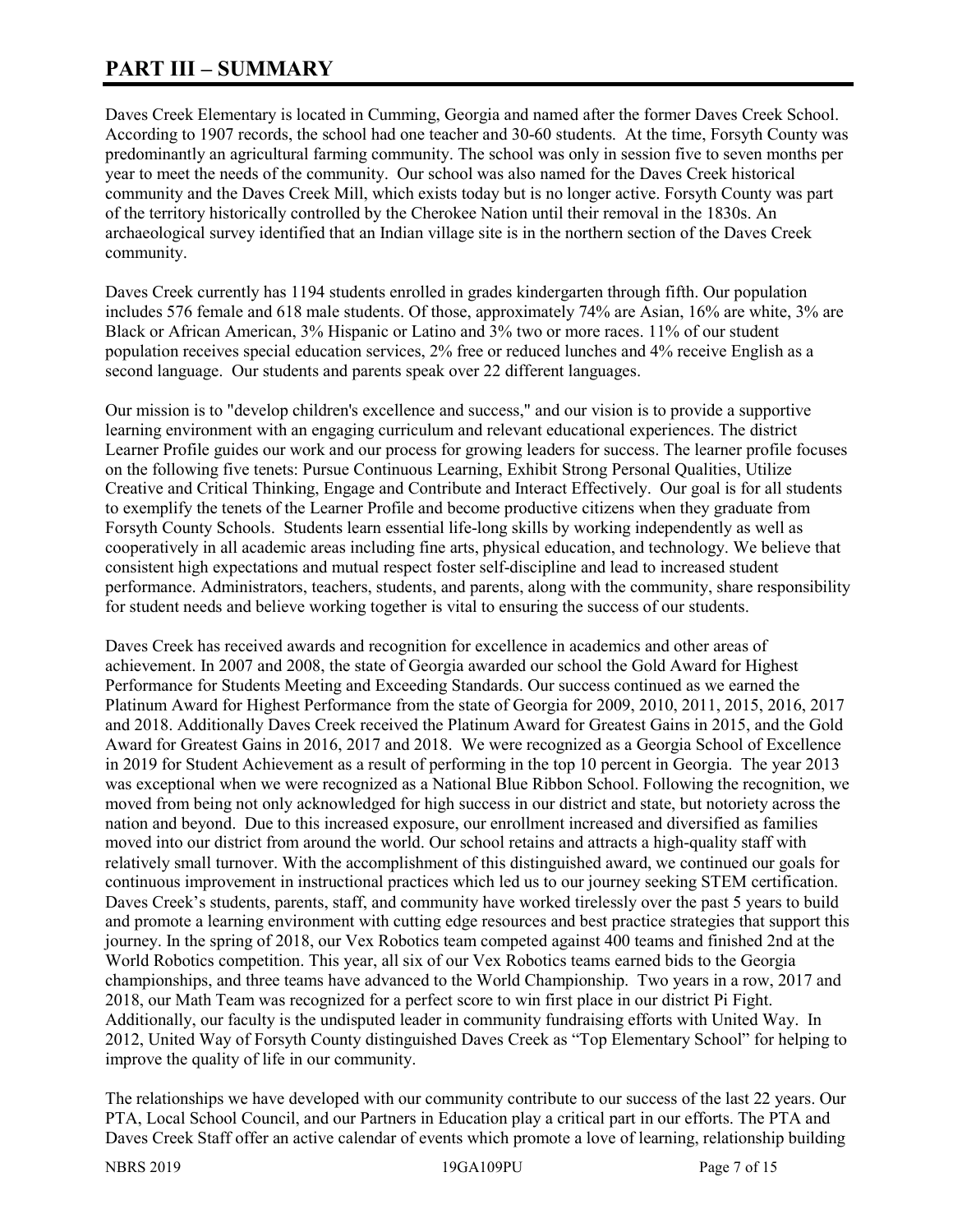and foster a sense of community with events such as Movie on the Lawn, Spring Carnival, Science and Art Night. Also, our community business members sponsor multiple Daves Creek spirit night events at their establishments to bring our staff and students together to support our school.

Daves Creek's strong community relationships are the cornerstone to implementing change and providing new and innovative learning opportunities for all students. Our county has grown from rural pastures to a bustling suburban community with increasing numbers of new housing developments. The student population has continued to grow and evolve over the past five years. We have shifted from predominantly Caucasian to a majority Asian demographic. This shift has provided our staff the opportunity to embrace other cultures and build new relationships in the community as we continue to strive for excellence.

Today, Daves Creek Elementary continues its legacy as a top-performing school in one of the nation's fastest-growing school districts. In the state of Georgia, our overall performance is greater than 99% of the elementary schools, our students' academic growth is greater than 97% of the schools, and 90% of 3rd graders are reading at or above grade level. With the tradition of excellence established since our humble beginnings in 1996, we look to the future and embrace our position as a role model within our district and community. We proudly go forward, ever mindful of our ultimate mission, "developing children's excellence and success."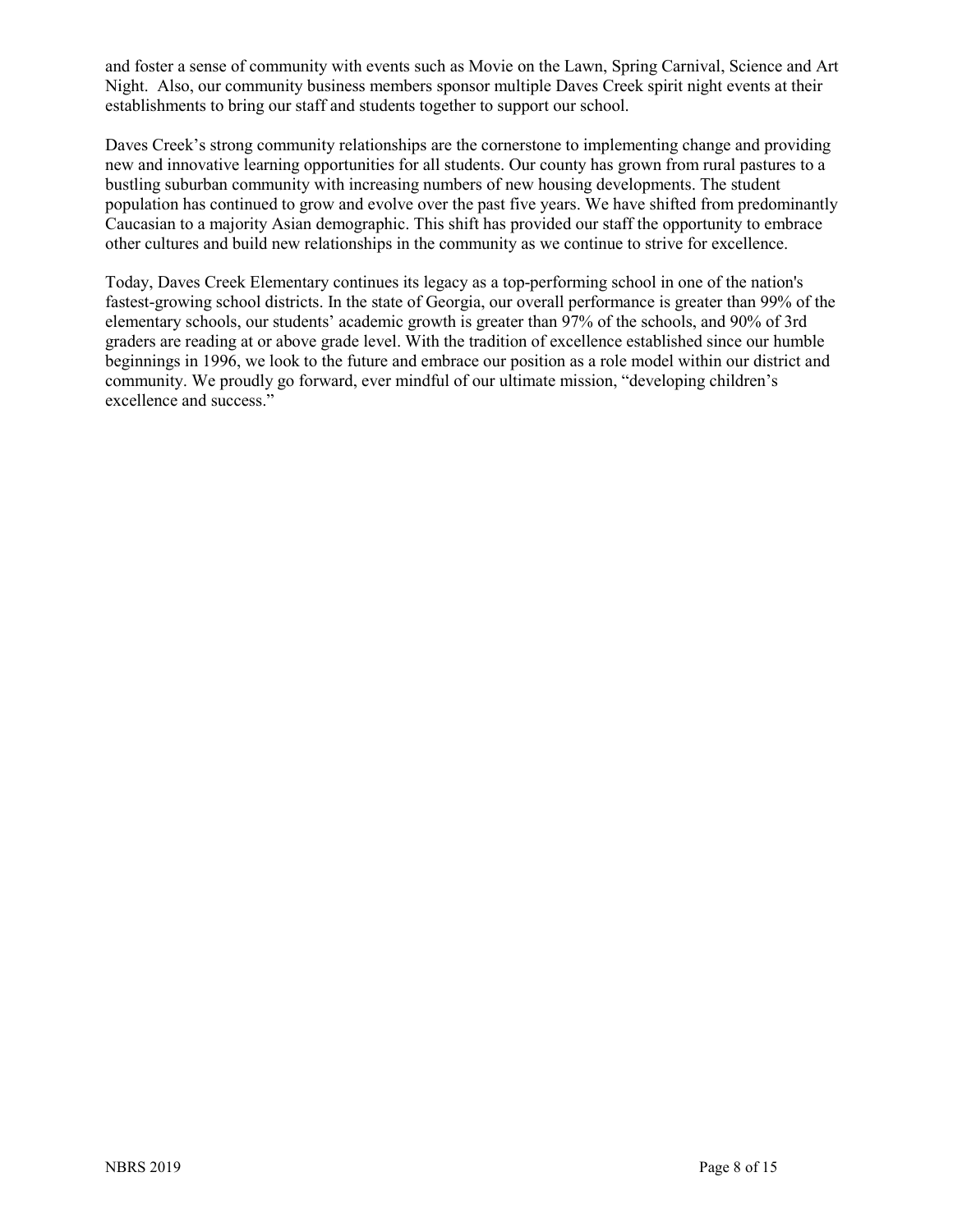# **1. Core Curriculum:**

# **1a. Reading/English language arts:**

English/Language Arts instruction to students K-5 is based on curriculum that focuses on the components of literacy - reading, writing, speaking, listening, and language within a balanced literacy framework. Standards target key ideas and details, craft and structure, integration of knowledge and ideas, and complexity of text in reading both literary and informational text. Print concepts, phonological awareness, phonics, word recognition, and fluency are integral to the curriculum as we strive to build strong readers beginning in kindergarten. Our writing curriculum develops students' recognition of text type and purpose, ability to produce and distribute writing, and proficiency in researching topics and presenting their knowledge. Speaking and listening curriculum targets comprehension and collaboration and students' presentation of knowledge and ideas. Language curriculum encompasses conventions of English, knowledge of language, and vocabulary acquisition and usage. Teachers assess individual reading levels throughout the year and design instruction to meet specific individual needs, whether it be remediation, challenge, or enrichment. Differentiation is found in small group guided instruction, independent activities, and center rotations. Daves Creek teachers select a reading text that supports both Social Studies and Science standards effectively integrating cross-curricular content. Students become active learners as they participate in book clubs, literature circles, and discussions with a focus on reading for a purpose. Students are taught to analyze text to comprehend material at a deeper level.

Several curriculum programs are used at Daves Creek Elementary School. In kindergarten, teachers are in year one of implementing a new reading program by the American Reading Company (ARC). In addition to ARC, primary teachers instruct with Kendore Phonics. Lucy Calkins Writing is in its second year of schoolwide implementation K-5 integrating the writer's workshop approach to writing instruction. Teachers at Daves Creek integrate literacy across all content areas.

## **1b. Mathematics:**

Math curriculum at Daves Creek follows Georgia Standards of Excellence. K-5 instruction targets number sense, computation, geometry, measurement, data and statistics, probability, algebraic thinking, patterns, and problem-solving. Teachers implement whole group instruction, modeling, guided practice, independent practice, and guided math groups. Small group guided instruction differentiates based on the needs of each student. Formative and summative assessments are used to establish flexible grouping. Teachers use handson activities and technology to foster collaboration among students. Students are provided multiple opportunities to "use what they know" through real-world application of skills and constructed response. Independent practice is student-centered and requires students to take ownership of their learning. Rigorous instruction focuses on building fluency and expression of mathematical ideas. Based on multiple criteria, students are placed in either advanced, on-level or support math classes in grades 3-5. In grades K-2, math instruction is differentiated within the classroom to meet the individual needs of each learner.

## **1c. Science:**

Inquiry-based science instruction offers student learning experiences and encourages exploration. Lessons come alive in classrooms through student engagement and relevance to today's world. Students have access to a variety of instructional tools within our Science Lab such as augmented reality laptops, 3D printers, and web-based subscriptions to enhance instruction. Our Science Lab also supports classroom instruction with hands-on experiments and activities that align directly with our standards. K-5 science instruction is based on the Georgia Standards of Excellence within the domains of Earth and Space Science, Life Science, and Physical Science. Teachers also refer to the Next Generation Science Standards when planning instruction. Literacy standards are integrated to develop students' critical thinking and academic vocabulary by reading complex nonfiction text. Daves Creek staff participate in professional learning communities that support our school's pursuit of STEM certification (science, math, or STEM endorsements, researching and designing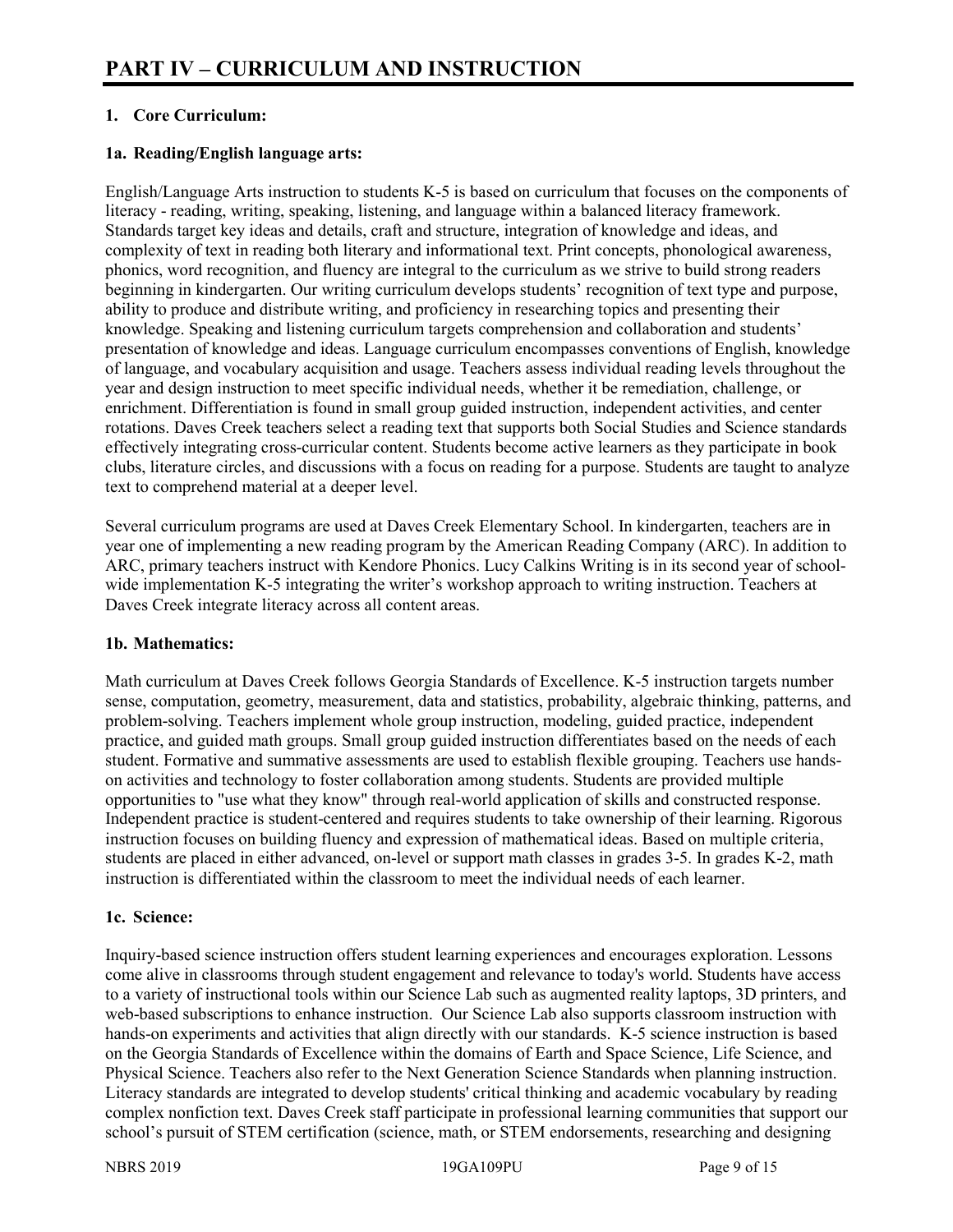activities and projects that are STEM-based and integrate them into content instruction). In an effort to obtain STEM certification, several staff members are pursuing math, science or STEM endorsements.

# **1d. Social studies/history/civic learning and engagement**

In grades K-5, Daves Creek teachers align instruction with the Georgia Standards of Excellence. The scope and sequence of instruction integrate the four strands of historical understanding, geographic understanding, government/civic understanding, and economic understanding. Beginning in kindergarten, instruction focuses on the Foundations of America, American Heritage in grade 1, and Georgia, My State in grade 2. Students then begin a three-year study of United States History integrating the same four strands. In grade 3, teachers cover American Indian Cultures Through Colonization, grade 4 covers the period from the American Revolution to U.S. Reconstruction, and in grade 5, Industrialization to the Digital Age.

Additionally, K-5 instruction focuses on map and globe skills and information processing skills. Social Studies standards are consistently integrated into ELA with the selection of aligned text in reading instruction. Instruction brings history to life! Teachers use a variety of strategies to engage students such as role-playing, reenactment, model creation, and interactive notebooks.

## **1e. For secondary schools:**

# **1f. For schools that offer preschool for three- and four-year old students:**

# **2. Other Curriculum Areas:**

Art curriculum follows the Georgia Standards of Excellence (GSE) in Visual Arts. K-5 students participate in art class weekly, and opportunities are given throughout the year to showcase artwork to the community. There are four central units of instruction throughout the year for all students. Units include "What is Art/Language of Art," "Two-Dimensional Art," "Three-Dimensional Art," and "Artists as Part of Our Community and Culture." Students complete projects within each unit of study incorporating a variety of mediums and techniques. Engaging art instruction allows students to take adventures and meet famous artists while traveling virtually all over the world, learning about the elements and principles of art, and exploring a variety of ways to create art. Students are exposed to art through technology, literature, and visual reproductions. Learners engage in hands-on activities and bring their personalities into every project. Students are taught to understand how art is connected to every facet of life and can be used to enhance learning in all subject areas.

Music instruction is aligned to the GSE and National Standards for Music. Students participate in music class weekly, and opportunities are provided to showcase their musical talents to our community. Lessons K-5 are designed to promote singing, performing on instruments, improvising melodies, variations, and accompaniments, composing and arranging music, reading and notating music, listening to, analyzing, and describing music, evaluating music and performances, understanding relationships between music and the other arts, and understanding music in relation to history and culture. Chorus is offered as an extracurricular activity to all 4th and 5th-grade students. Students enjoy performing in two formal concerts during the year.

Our mission in Physical Education (PE) at Daves Creek Elementary is to help children develop a foundation for a healthy lifestyle that will continue throughout adulthood. Students participate in PE twice weekly as well as daily classroom recess. We encourage daily physical activity through fitness, sport, movement, dance and recreation skills. Our primary goal is to provide children with opportunities to reach their full potential physically, socially, and emotionally. Each spring students participate in a school-wide field day. Other annual events include Jump Rope for Heart, Fifth Grade Dance, and Fifth Grade Fun Day.

NBRS 2019 Page 10 of 15 Students in grades K-5 attend a Passions and Interests class weekly. Instruction is based on grade level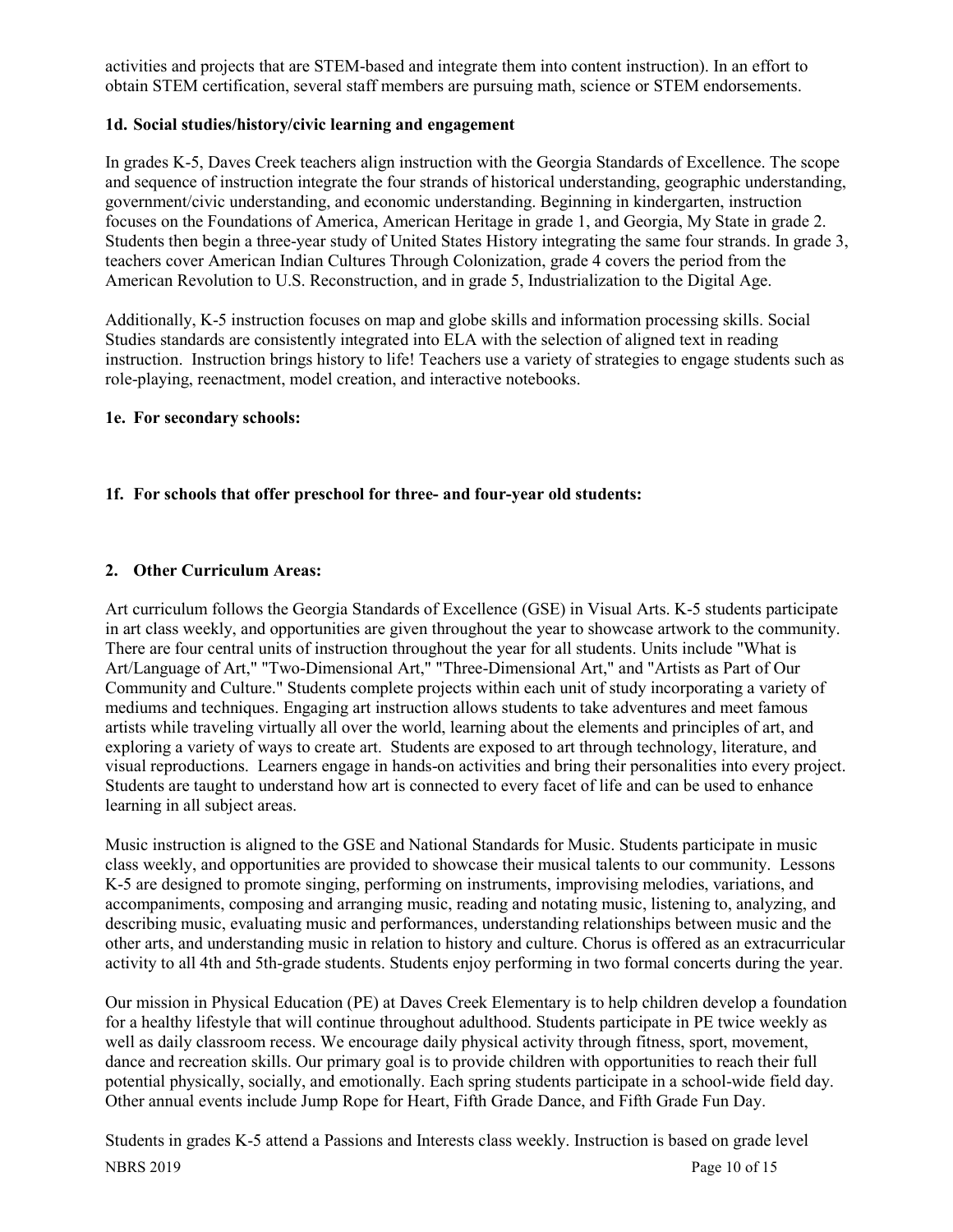standards, but the students dive deeper to extend their learning. Interest inventories are also collected to determine instructional pathways. Students explore their passions and interests and engage in real-world problem-solving tasks through technology integration and hands-on student-led projects. A safe environment is established for the students to focus on the process of learning over the end result. Mindfulness, Mindset, and stress-reducing tools are also incorporated into instruction. Students are encouraged to use a growth mindset to establish short and long-term goals and strive to achieve them in their daily life. Using the mindsets helps them to focus on their social emotional needs. STEM design principles are immersed into instruction as students create projects based on real-world problems.

The mission of the Daves Creek Elementary School Counseling Program is to support and enhance student development by providing opportunities for academic, social, emotional and career exploration. School counselors help develop skills in friendship, cooperation, goal setting, responsibility, feelings, conflict resolution, respect, problem-solving, organization, test taking, and study skills and more. Small group counseling focuses on mindfulness and movement, study skills, social skills, changing families, anger management/impulse control, grief and loss are provided as needed. Brief individual counseling sessions assist students in processing all types of feelings and issues. Consultation with guardians and teachers assists with social, emotional, or educational concerns.

The vision of the Daves Creek Elementary library media program is to develop successful, independent users of information and lifelong learners. The library media program supports the classroom curriculum, integrates information literacy skills, promotes literature appreciation, and serves the specific needs of students and teachers. Every child has the opportunity to visit the media center independently and with their classes throughout the week to check out books based on their interests and unit of study. The media center houses a Makerspace where students have the opportunity to apply STEM principles, explore, and create projects of interest.

Technology is an integral part of life at Daves Creek, whether it is managing student information, purchasing lunch, checking out books from the Media Center, working towards mastery of our standards or reporting student progress. One of the keys to supporting learning is the integration of our technology resources into daily instruction, i.e. instructional technology. Daves Creek has an Instructional Technology Specialist (ITS) whose role is to support all staff and students through training, collaboration and coteaching. Our vision is to use classroom technology to engage students in asking questions and choosing tools to facilitate real-world problem-solving.

## **3. Special Populations:**

NBRS 2019 Page 11 of 15 Differentiated instruction meets the needs of all students through the Multi-Tiered System of Support (MTSS). MTSS is a framework used to meet the needs of all learners by providing targeted support for each child including academic and social-emotional needs. All students receive tier one instruction. Instructional strategies are research-based, and all K-3 students participate in Universal Screening to identify areas of need. Students that need additional support are moved into tier two to receive layered interventions. The most intensive layer of support is tier three. At this level, students receive individualized targeted support to extend or remediate their areas of need. For students needing remediation, Daves Creek offers support in many ways. The Early Intervention Program (EIP) provides support for struggling learners in the areas of math and English Language Arts. Our EIP teacher implements small group instruction and intervention as well as co-teaching support to teachers at different grade levels. English Language Learners are supported through a pull-out, push-in, or collaborative model. Teachers use World-Class Instructional Design and Assessment (WIDA) standards in conjunction with GSE grade level standards to support students in language acquisition. Students with Individual Education Plans (IEP) may receive services through supportive instruction, inclusion, or resource segments. IEPs are written to address specific skills deficits in academic, language, articulation and behavioral areas. Students are continually progress monitored to assess growth and mastery of goals and objectives. Gifted classes at Daves Creek are extremely rigorous and encourage students to use their critical thinking skills. Students are taught metacognition strategies to "think about their thinking." Students learn to think by finding strengths, sharing their feelings, researching and sharing accurate information, sharing original ideas and adapting ideas to fit situations, ensuring the safety of an idea or situation, planning, and organizing, and considering the most effective way to think.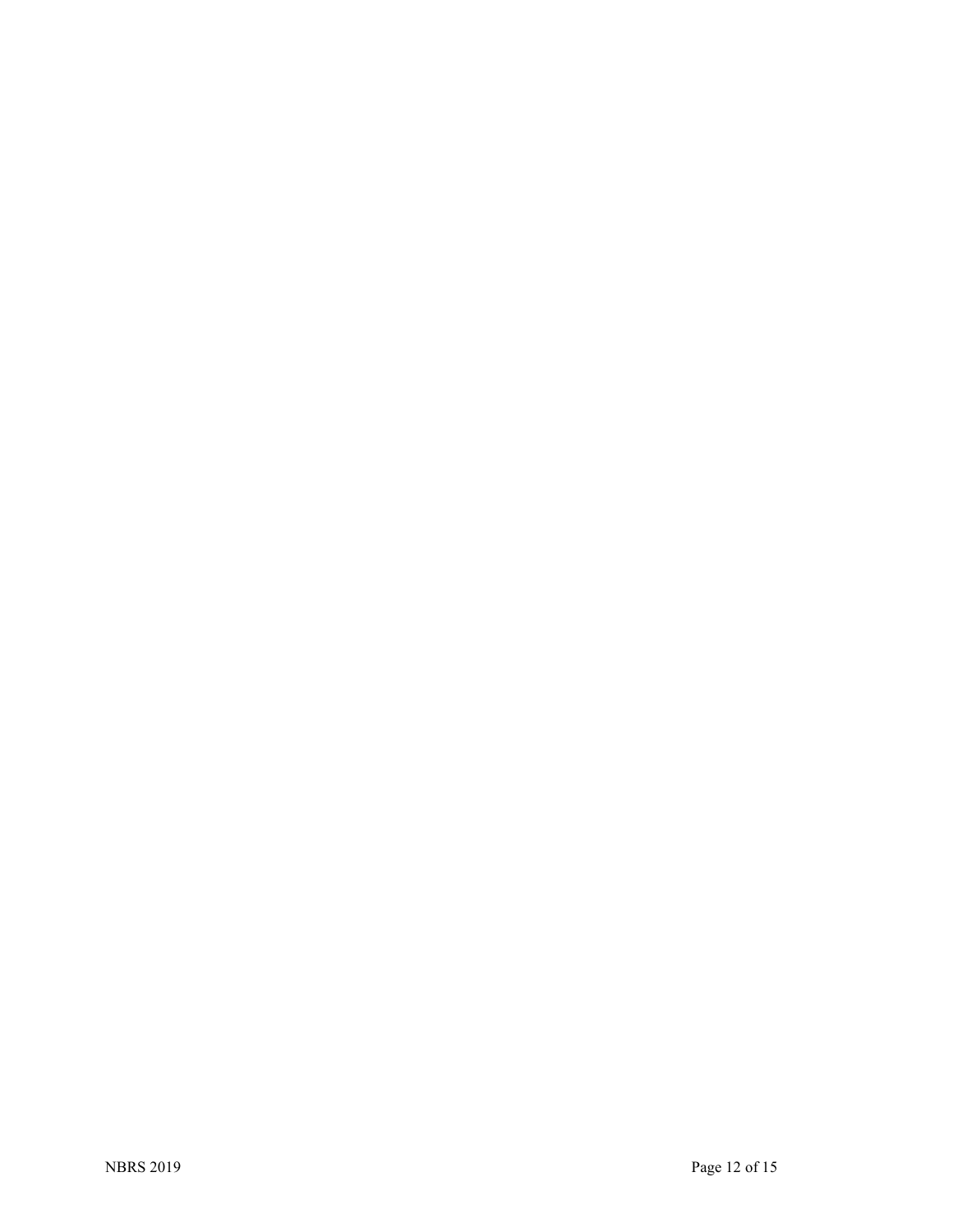# **1. School Climate/Culture:**

Daves Creek Elementary creates and supports a positive school culture for all staff and students. Students are the number one priority. We strive to ensure that every child feels supported and valued at Daves Creek Elementary. We have a long-standing mentoring program that gives community members the opportunity to serve as role models for students. Mentors meet with their mentee once per week for 30 minutes to foster academic motivation, confidence, self-esteem, and self-worth through active listening, games and reading books.

School Culture is also cultivated through our Social Emotional Learning (SEL) platform, The Voyage. Through character education, students are able to change their understanding and perspectives of not only themselves but the community and world they live. Students are given opportunities to serve their community through service projects, such as Backpacks of Love, hurricane relief drive, singing at a local retirement home, and making blankets for children in the hospital. Student success is also celebrated and acknowledged through voyager tickets and Celebration on Voyager Island. Students who display specific Voyage traits earn voyage tickets throughout the year. One student per class who has exhibited the current Voyage trait is invited to Celebration on Voyager Island, our Voyager of the month celebration. Students are celebrated through hands-on activities and cupcake decorating sponsored by one of our partners in education. Through the magic of green screen and video production, voyagers of the month are transported to voyager beach for a group picture that is posted in the front lobby, on the school Facebook page and shown on the morning news.

The Daves Creek Care Committee and PTA partner to help our staff feel connected, supported and appreciated throughout the school year. The Care Committee celebrates special events such as weddings, births, staff recognition and holidays. Care Committee also supports teachers in times of loss or medical event. PTA celebrates the staff through luncheons, gifts, and teacher appreciation week.

## **2. Engaging Families and Community:**

Our school success is the result of an active collaboration between internal and external stakeholders including students, teachers, parent, and community members. Student achievement is a direct result of parent involvement and support of instruction. Parent volunteers play another vital role through direct interactions with students in math and reading small groups, in the media center, or providing support in the classroom. We encourage the presence of parents and grandparents in the school to build a sense of community and belonging for our students. Our counseling department oversees adult mentors who are trained and volunteer their time with an assigned student. Their purpose is to foster a relationship, be a role model, and provide emotional support. These adults are parents, grandparents, and community members wanting to make a positive impact on students. In addition, a student advocacy specialist supports at-risk students at Daves Creek. Our counselors host several parent seminars to help support students and their families. Our Social Emotional Learning platform, The Voyage, supplies family take-home cards each week. Each task includes a conversation starter and an activity. This allows for a school to home connection. Another initiative introduced this year was "Family Connect Night." Once per month, in place of homework, families are encouraged to slow down and spend time reconnecting. When the bell rings and the buses pull away, our work is not finished. We actively seek to engage families and the community through our after-school programs. The growing list of after school clubs we offer at Daves Creek currently includes robotics, drama, chess, basketball, karate, cricket, Girls on the Run, art, chorus, math team, and Battle of the Books. Approximately 35 sessions run with multiple students enrolled in one or more of our after-school programs.

## **3. Professional Development:**

Professional Development is a priority at Daves Creek. Staff members are continually striving to improve their craft and increase student achievement. Teachers new to the Daves Creek family begin their year with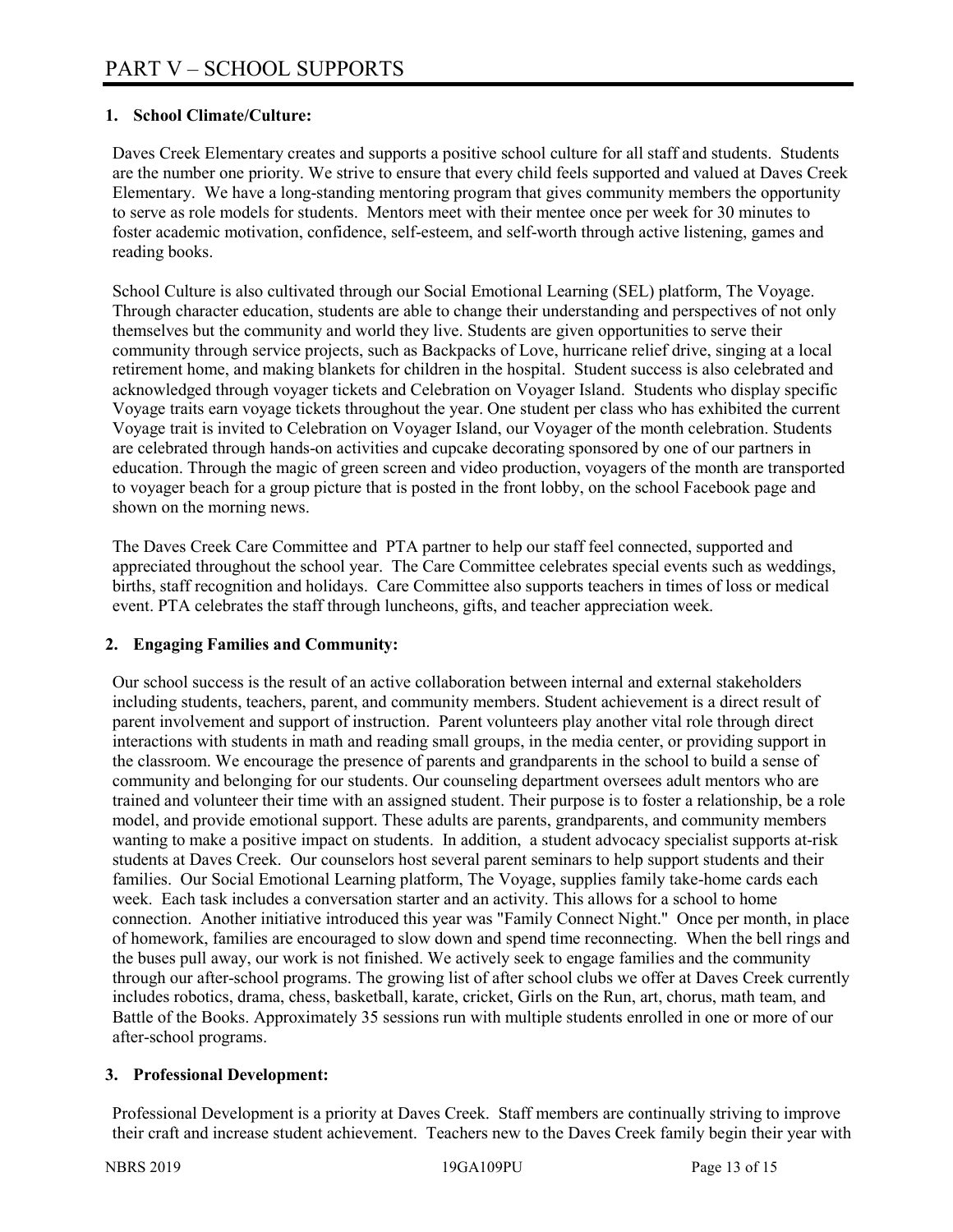a welcome letter from their mentor and administration, and all new teachers are paired with a grade level mentor for the year who is available to support them while they transition into a new school. New teachers participate in our New Educator Orientation (NEO) program, and they meet monthly to discuss the Daves Creek way, county initiatives, instructional strategies, and how to create a positive classroom environment. Our NEO program is a three-year program that helps provide support for teachers new to Daves Creek. The program is led by our Instructional Technology Specialist, a special areas teacher, and our instructional coach. The first year is an overview of strategies to assist teachers with acclimating to Daves Creek, the second year is focused on classroom management, and the third year is structured to focus on assessment practices.

This school year we began the process of obtaining National and State Science, Technology, Engineering and Mathematics (STEM) Certification. Our professional learning communities are based around STEM; teachers can obtain a math endorsement, science endorsement, or STEM endorsement. Teachers who already hold one of these endorsements or teachers who hold middle grades certification in math or science are members of a school-based STEM professional learning community (PLC). The PLC's meet an average of three times per month and focus on learning instructional strategies that incorporate STEM design principles. Additionally, teachers participate in weekly grade level meetings, monthly data team meetings, and Multi-Tiered System of Support meetings to analyze student data, design instruction, and implement intervention or enrichment opportunities if needed. The staff at Daves Creek attends monthly faculty meetings and Munch-N-Learn sessions which focus on county initiatives such as implementing transformational technology and balanced literacy. Our staff is consistently working towards growing as teachers and leaders.

# **4. School Leadership:**

Daves Creek Elementary believes in leadership that supports the school's mission of developing children's excellence and success. Our district learner profile, academics, social emotional learning, and ultimately, what is best for students guides the direction of our school. Leadership focuses on creating a climate and culture that is warm, welcoming and embraces all that walk through the doors of the school. This is evident in daily interactions with all staff, students, families, and community members.

The core leadership team consists of the principal, two assistant principals, two quality-work facilitators/instructional coaches, two counselors, and the instructional technology specialist. This team meets weekly to discuss opportunities for growth, celebrate strengths, and set a path for the upcoming weeks. The team works to support all students and staff based on their needs by providing resources, instructional strategies, communication, motivation, and emotional support. Additionally, Daves Creek has a Leadership Team with representation from all grade levels and special areas. This team meets monthly and collaborates to create consistent communication across the school regarding policies and procedures, instructional strategies, social emotional learning, technology integration, and specific concerns.